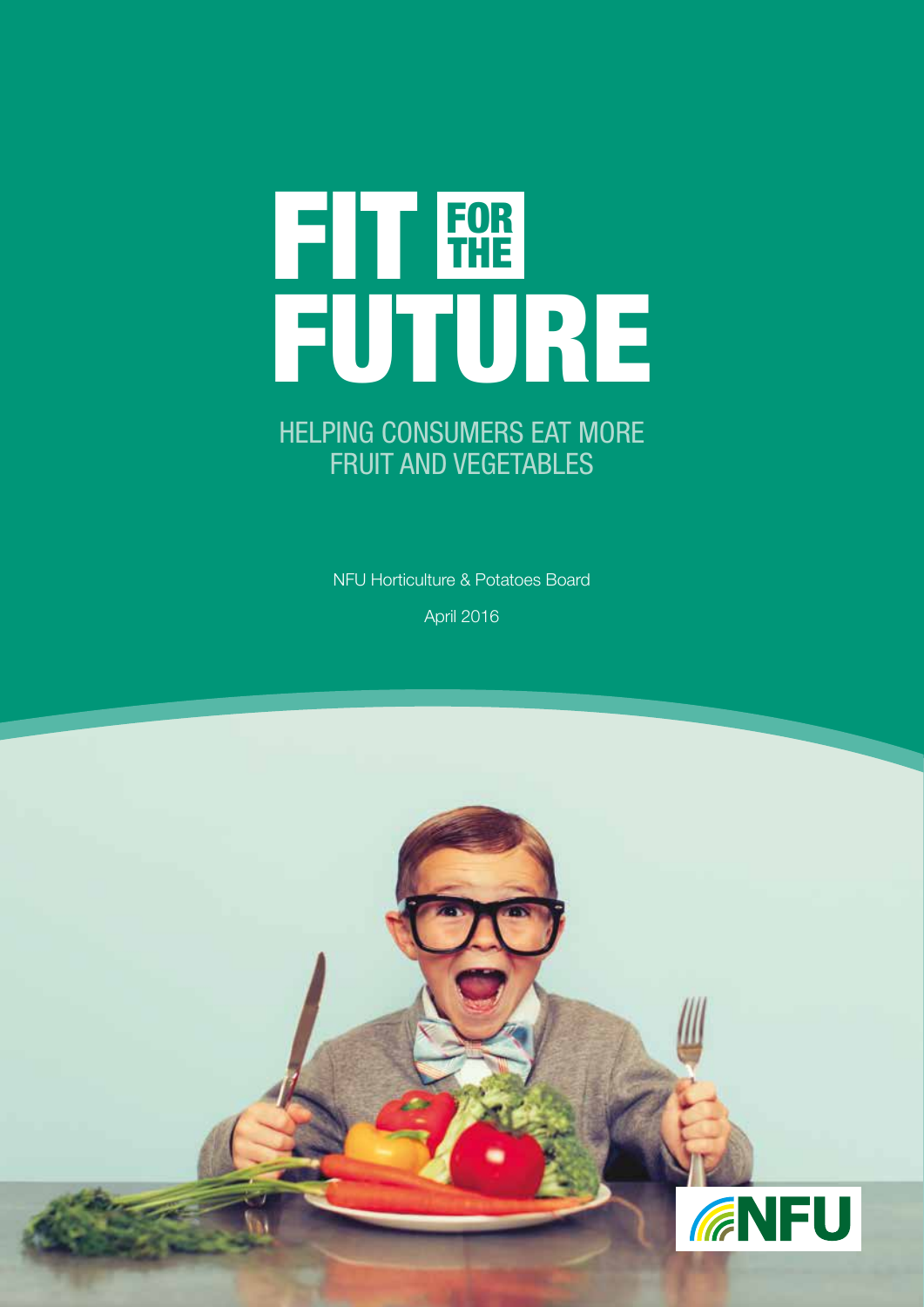# WHERE ARE WE TODAY?

## **"**

## AN ESTIMATED 5.2 MILLION DEATHS WORLDWIDE WERE ATTRIBUTABLE TO INADEQUATE FRUIT AND VEGETABLE CONSUMPTION IN 2013. **"**

World Health Organisation (WHO)



The UK consumes 241g of fruit and veg a day, but the recommendation is 400g

Nutrition does not sell. Taste and convenience do. The new buzzwords:

## **"REA** "CONVEI "FOOD GRAZING "ON THE GO"

F&V are critical to tackling PE DIABETES

**Only** of households menu plan, 31% only

decide on the day what to eat. The new norm is to shelf graze.







of consumers know the recommendation for fruit and veg is 5 a day - we now need to move towards **enabling** consumers.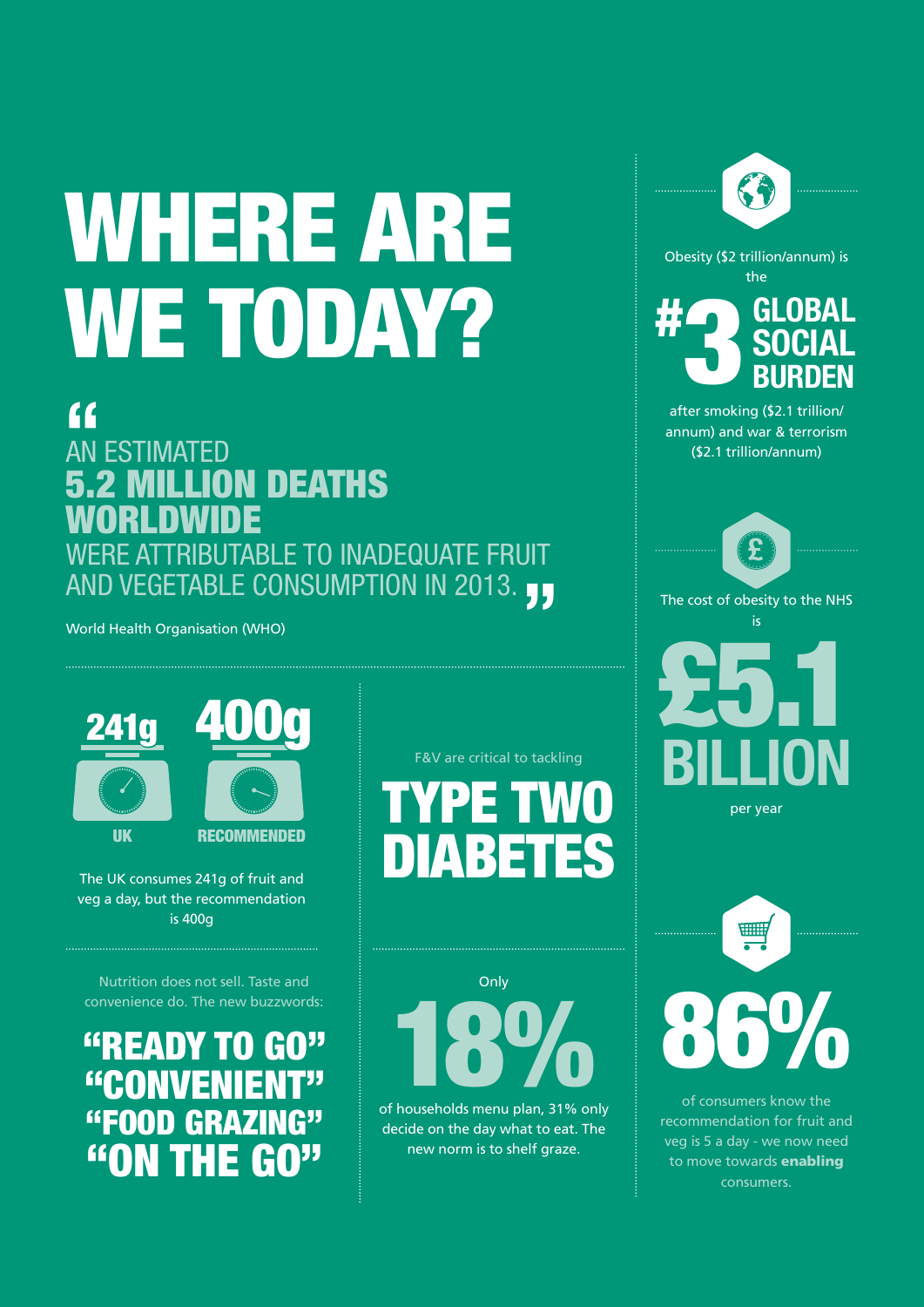## EXECUTIVE SUMMARY

At the NFU, we believe the UK horticulture and potatoes sector has never been as important as it is today. Growers of fruit, vegetables and potatoes are in prime place to offer consumers fresh, delicious and, most importantly, nutritious foods that are unrivalled in their role of improving consumer health.

Numerous studies have shown that when individuals increase their fruit and vegetable consumption, this can result in lower mortality rates and is critical to combating obesity, type 2 diabetes, heart disease, cancer and many other diet related illnesses.

Furthermore, the commercial value of the UK horticulture and potatoes sector cannot be underestimated. Today, over 4000 UK growers produce around 9 million tonnes and over 300 types of fruit, vegetable and potato, contributing around £3bn to UK GDP and employing tens of thousands of workers every year.

It is particularly worrying, therefore, that since 2007 fruit purchases have fallen by 14%, vegetables by 5% and fresh potatoes by 20%. Furthermore, the impact of public health initiatives (PHI), such as the UK 5-A-Day campaign, on increasing fruit and vegetable consumption on a sustained basis remain modest. Taking in-home food waste into account, average consumption per capita is still only around 3 portions of fruit and vegetables a day.

Eating habits are changing, with less emphasis on the traditional three meals a day, giving way to more focus on food that is 'ready to go', convenient and supports a 'food grazing' lifestyle. The concept of consumers 'shelf-grazing' in retail stores is demonstrated with the increase in shopping for food a number of times a week and only 18% of UK households planning their meals for the week ahead.

The increase in food grazing is a particular issue for vegetables that are most commonly eaten during evening meals, often a time of day when people choose to eat a meal replacement. Therefore, food choices at this time of day may be an important factor that reduces total vegetable intake.

Arguably, the fruit and vegetables sector has not kept up with this changing environment. With relatively fewer 'convenient' fruit and vegetable offerings, 'food swamps' have developed, crowding out fruit and vegetables not only in terms of the fruit and vegetable to snack food ratio on retail shelves, but also in terms of fast food outlets and the swamping of nutrient-rich food choices by energy dense alternatives.

*"Childhood obesity should not be seen as a result of lifestyle choices by the child. Government and society have a moral responsibility to act on behalf of the child to reduce the risk of obesity." –* The World Health Organisation (WHO) Commission for Ending Childhood Obesity (ECHO)

This report sets out a number of Options for Action to increase consumption of fruit and vegetables, support improved consumer health, and deliver growth for the UK horticulture and potatoes sector. Detailed later in this report, the Options for Action encompass the following themes:

### RETAILERS

Retailers are very often the face of the food industry and have a responsibility to ensure store layouts, product availability, in-store labelling, on-pack and online messaging is conducive to selling more fruit and vegetables. They can also enable consumers to eat more healthily by selling more 'snack ready' fruit and vegetable products and increasing the volume of fruit and vegetables both within, and also sold alongside ready meals.

### FOOD SERVICE

Redesign of food service areas and positioning of food products can influence increased sales of fruit and vegetables, as can increased availability of healthier foods in vending machines and other quick service outlets. Food service providers can also increase the range of food products that contain fruit and vegetables and develop new products that are 'fun' and attractive to children.

### FARMING AND PROCESSING SECTOR

Producers can work with other sector partners to develop a demand led strategy that could encompass the development of new crop varieties, the need for new forms of packaging, promotion and presentation and the mechanisms for promoting health messages and in-home storage instructions to a multi-dimensional audience. They can also implement growing techniques that improve substrate and soil nutrient value and mechanisms for increasing the nutrient content of the fruit and vegetables grown, harvested, stored and processed in the UK.

### GOVERNMENT

It is important for government to deliver consistent programmes through schools and local communities that encompass both educational and practical initiatives. Also, food service provision in public areas such as schools, hospitals and government workplaces needs to have increased fruit and vegetable availability. Government policies on planning and community grants should support healthy high streets and improving access to nutritious food. Healthy eating advice must engage consumers with positive messages that enable consumers to eat more fruit and vegetables.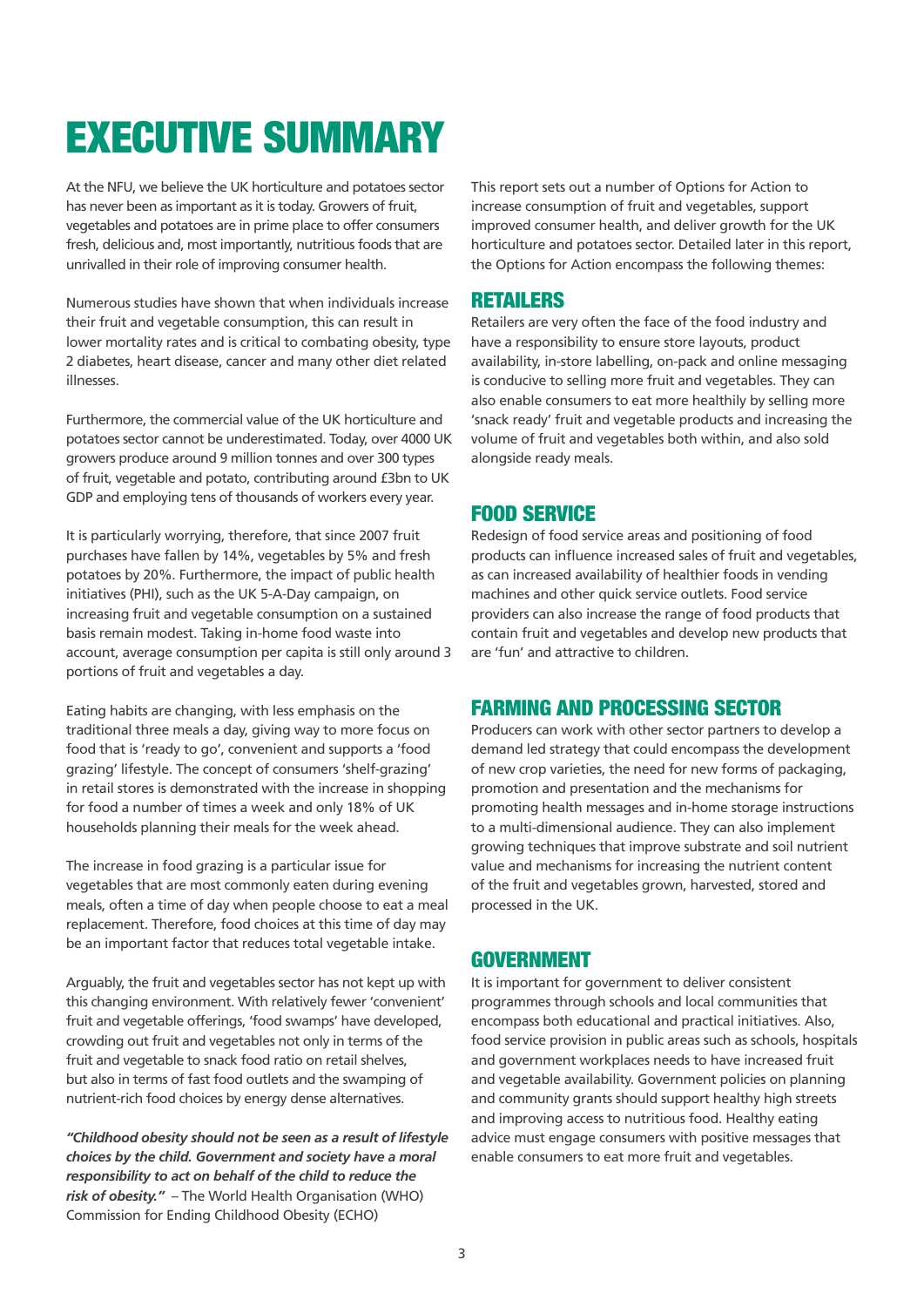## INTRODUCTION

**Today's consumers are exposed to an unprecedented amount of information around food, health and nutrition, often focussing on the reasons** why **they should eat more fruit and vegetables. For most people this message has got through, a 2012 FSA survey showed that 86% of consumers knew the recommendation for fruit and vegetables was five portions a day. There is also a common understanding that fruit and vegetables play a vital role in tackling type 2 diabetes, obesity, cancer, heart disease and many other common diet related illnesses.**

**So it is now more important than ever to**  enable **consumers so they can eat more fruit and vegetables without making dramatic lifestyle changes.** Fit for the Future **does exactly that.**

**In this report, the NFU has set out clear**  Options for Action **for government, retailers, food service providers and producers to each play their part in increasing consumption of fruit and vegetables, thereby delivering commercial growth for the sector while executing our moral obligations for improving consumer health.**

**The evidence behind these actions is published in a report from the Royal Agricultural University, by lead author Dr Louise Manning, alongside an industry and government consultation by the NFU.**  *Enabling UK consumers to increase their consumption of fruit and vegetables,* **commissioned by the NFU in 2015, is a thorough and comprehensive review of scientific research, global health programmes and industry initiatives designed to enable increased consumption of fruit and vegetables.**

**In launching this report, the NFU invites all key stakeholders to engage with us and to work with us to develop and implement these Options for Action. There has never been a better time. Now is our chance to turn ambition into reality.**

## THIS IS NOT (FRUIT) PIE IN THE SKY

Though consumers are increasingly aware of the importance of a healthy balanced diet, Defra reports that in 2014 UK sales of fruit were 14% lower, vegetables 5% lower and fresh potatoes 20% lower than in 2007.

Compared to the government's recommended intakes, sales of fruit and vegetables equate to around 4 of the recommended 5-A-Day. Although this does not take into account in-home food waste which, at around 22% for fruit and vegetables, would mean that average consumption is actually closer to 3 portions a day.

By contrast, nearly three times as much food and drink high in fat and/or sugar was purchased (22%) compared to the Eatwell plate percentage of 8% of daily consumption.

While the landscape with regard to enabling fruit and vegetable consumption is nuanced and multifaceted, these numbers are particularly worrying given the focus many healthy eating campaigns have put on fruit and vegetables and the important role they play in the diet.

When the 5-A-Day campaign was first launched in 2003, the government's ambition was to reach 5 portions a day for the whole of the UK population by 2015. We are still a long way from achieving this.

But this situation **can** change.

*Enabling UK consumers to increase their consumption of fruit and vegetables* pulls together a wide range of studies and practical initiatives that have shown to increase fruit and vegetable consumption both in the short and long term. From educational programmes that embed their teachings right through the school canteen, to developments of convenient fruit and vegetable options that have seen sales soar, and evidence around product placement, space allocation and in-store messaging that all enable consumers to eat more healthily without having to make wholesale cultural changes, increases in consumption of between 12% and a staggering 200% have been achieved.

Furthermore, nearly 50 organisations, including major retailers, food service providers and public sector institutes have made a pledge, under the government's Public Health Responsibility Deal, to "do more to create a positive environment that supports and enables people to increase their consumption of fruit and vegetables."

*"I believe that in our lifetime, we can shift the dial on the epidemic of childhood obesity. But in order to realise this, we need a moment of change, and I believe that moment is now."* Jamie Oliver, letter to David Cameron, November 2015.

In implementing and developing the **Options for Action** in this report, government, retailers, food service providers and producers will be able to contribute significantly towards this goal by **enabling** consumers to eat more fruit and vegetables and realise the health benefits that it brings.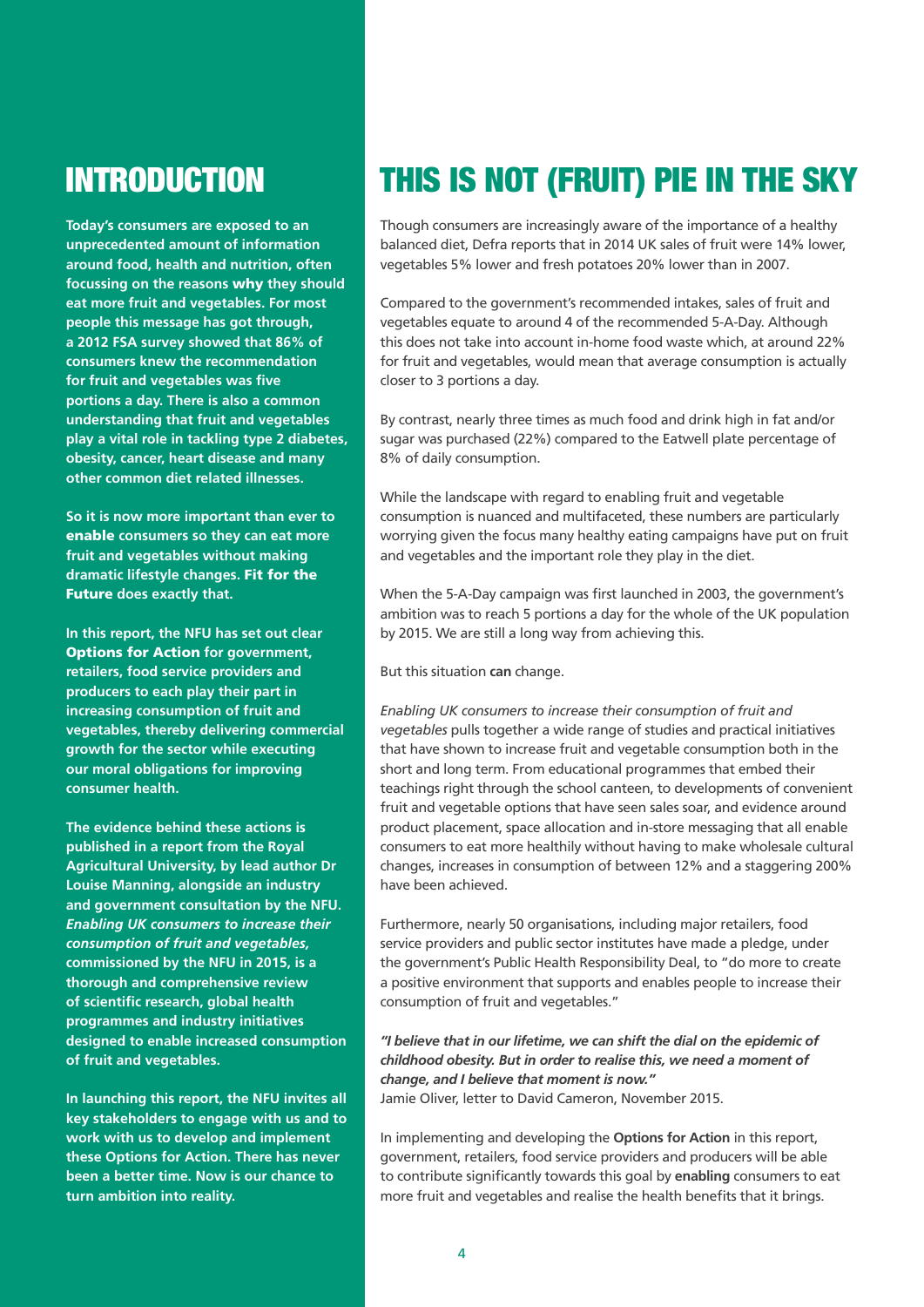## INCREASING CONSUMPTION OF FRUIT AND VEGETABLES

### CHOICE ARCHITECTURE

Changing canteen layout and signage can increase consumption of healthier foods. In one study



Behavioural change school programmes have seen F&V consumption rising by as much as

200%

The Eatwell Guide shows that around



of our daily consumption should be fruit and veg.

### REFORMULATION INFORMATION



of consumers, when questioned, wanted to see more ready-to-eat, single-serve F&V offerings become available on the market



F&V when they have fun names or shapes

Consumers want convenience. Between 2012 and 2015, sales of frozen jacket potatoes increased BETWEEN



Source: AHDB/ Kantar Worldpanel



In-store information which reinforce social norms, such as trolley placards, have been shown to increase F&V purchases by up to

 $2.4$ 

48 ORGANISATIONS

have signed the PHRD pledge to provide a positive environment for encouraging consumption of F&V

## **9** OF SHOPPERS

want product sampling and healthy meal ideas in the store to help them make nutritious food choices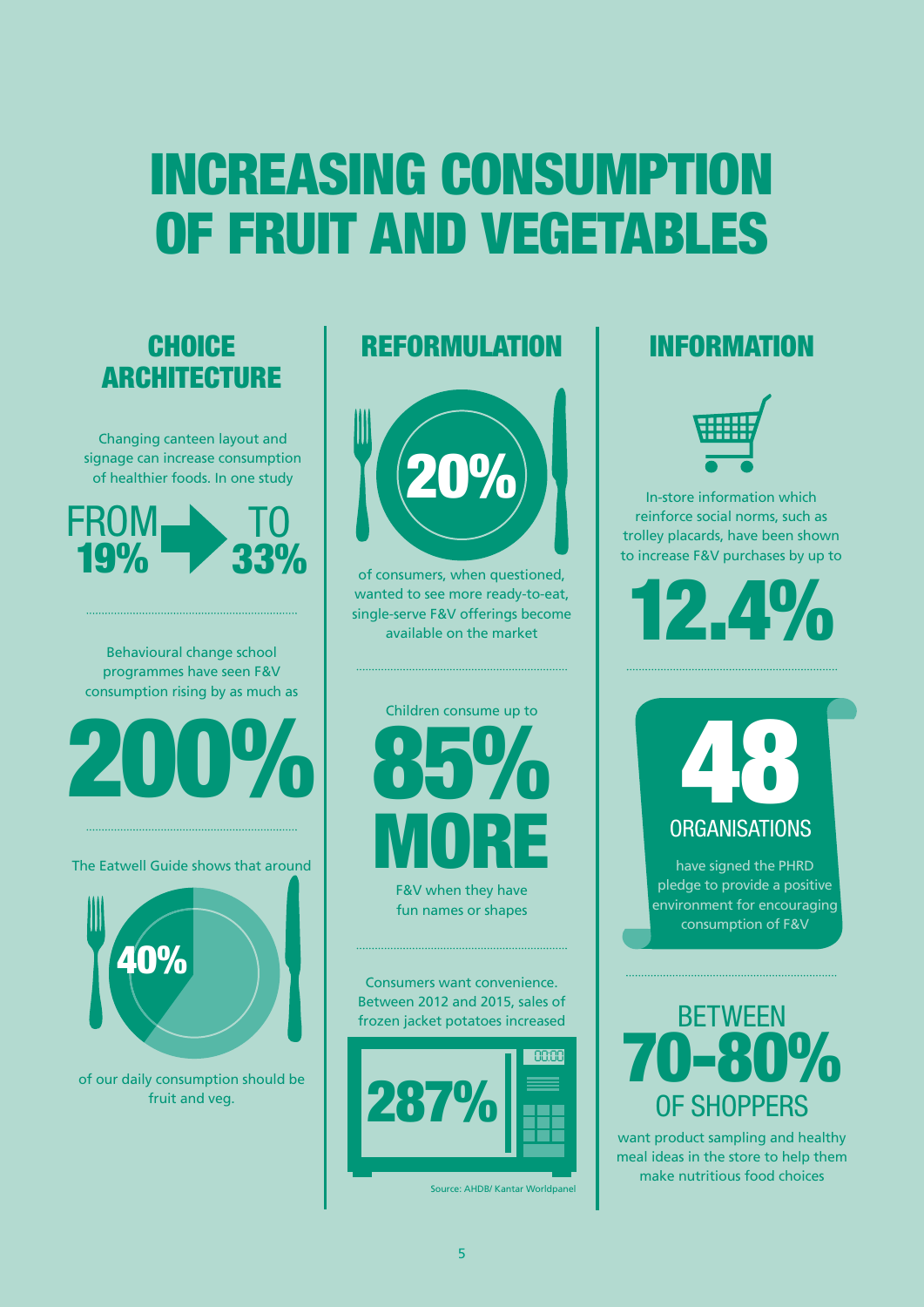## THE EVIDENCE

In December 2015, the NFU commissioned a study to determine the constraining and enabling factors that influence United Kingdom (UK) consumption of fruit, vegetables and potatoes with a view to providing **Options for Action** on how such consumption could be increased. The objectives of *Enabling UK consumers to increase their consumption of fruit and vegetables* were to consider:

- The degree of consumer engagement with policy initiatives such as "5-A-Day", "Change for Life" and the "Eatwell plate" (now Eatwell Guide) and whether purchasing and consumption of fruit and vegetables has changed over the timeline of the projects;
- The constraining and enabling factors in the consumption of fruit and vegetables described in the literature; and
- The potential options for actions that could be implemented at policy, industry and personal levels to increase the consumption of fruit and vegetables in the UK.

A holistic approach was used in the study to draw together themes from a range of academic and policy literature. The report's Options for Action were considered in terms of the positive steps that could be taken by government, retailers, food service and the farming and processing sector in order to play their respective roles in enabling the increased consumption of fruit and vegetables in the UK.

Increased consumption of fruit and vegetables is considered to be a critical step to prevent excessive weight gain.

The MacKinsey Global Institute report of 2014 determined that obesity is one of the top three global social burdens generated by human beings: smoking and armed violence, war and terrorism as two issues represented a direct economic impact of \$2.1 trillion each, with obesity sitting third at \$2 trillion per annum, well above climate change at \$1 trillion. In a debate in the House of Commons in 2016, Dr. Sarah Wollaston stated:

*"9p in every £1 we spend in the NHS is spent on diabetes. We estimate from the evidence that the Health Committee took during our hearings that the overall cost of obesity to the NHS is now £5.1 billion a year, and the wider costs to society have been estimated to be as high as £27 billion, although the estimates vary. We simply cannot afford to take no action….."* First Report from the Health Committee, Session 2015-16. Childhood obesity—brave and bold action, HC 465.

In 1990 the World Health Organisation (WHO) recommended a minimum consumption of 400g of fruit and vegetables per day and in the UK this was translated into the 5-A-Day initiative and other initiatives globally. However, the impact of these public health initiatives (PHI) on increasing fruit and vegetables consumption on a sustained basis remains modest (Rekhy and McConchie 2014). Various interventions to promote the consumption of fruit and vegetables have been initiated by government, industry and not-forprofit organisations and many of these have conducted informational and educational PHI with mixed results.

Success has been reported for those PHI that have forged partnerships between industry, retail, government and not-for-profit organisations promoting public health (Rekhy and McConchie 2014).

Whilst the relative affordability of energy dense foods compared to nutrient rich foods has been suggested as a primary constraint, the report demonstrates that the landscape with regard to enabling fruit and vegetable consumption is in fact much more nuanced and multifaceted. Thus whilst affordability is important, there are other positive steps that can be taken that show the potential to make a real difference and increase the level of fruit and vegetable consumption in the UK.

Defra statistics highlight that there is a disparity in fruit and vegetable purchases between average and low income households and an overall reduction in fruit and vegetable purchases between 2011 and 2014. However it should be noted that a proportion of this reduction is the reduced consumption of fruit juice which is included within the 5-A-Day campaign. From a health perspective this reduction in fruit and vegetable consumption has contributed to a fall in fibre intake (7.1% between 2011 and 2014) and also in a range of micronutrients, notably Vitamin B6 and folate.

However, it is important to note that purchasing statistics alone have limited value in measuring actual fruit and vegetable consumption as they do not take into account wastage in the home. Defra statistics suggest the cost of fruit



You can view the full *Enabling UK consumers to increase their consumption of fruit and vegetables* online at https://goo.gl/Vf0G3x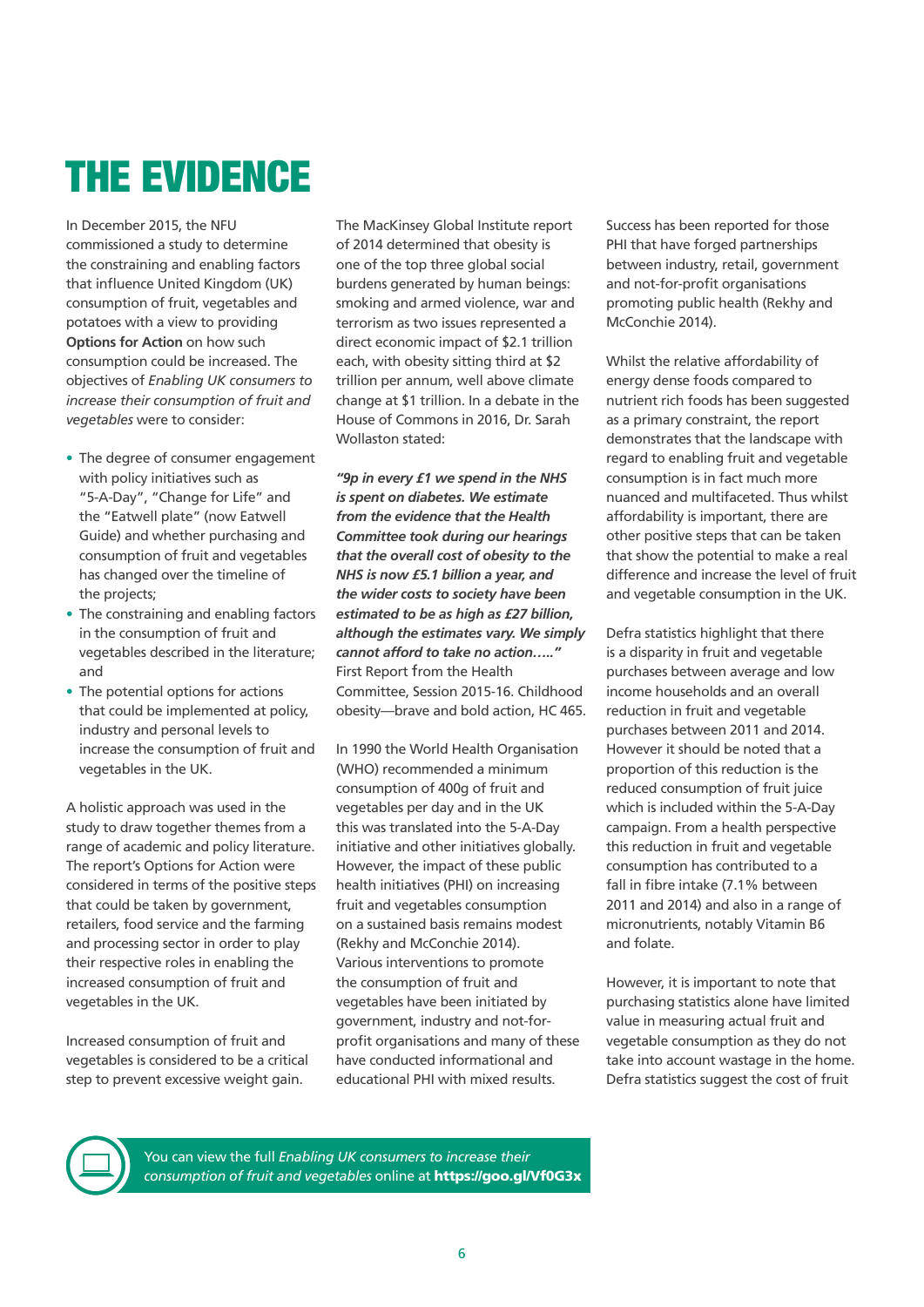and vegetable wastage in the home is £2.6 billion per year. Improving storage of fruit and vegetables in the home is a crucial step to lengthen shelf-life and maintain the quality of fruit and vegetables and help consumers save money too.

Combining the purchasing and wastage figures from different Defra reports (FSP, 2015; DFFR, 2015) suggests an average consumption of 241g per day per person, equivalent to three out of the five recommended fruit and vegetable portions a day.

*Enabling UK consumers to increase their consumption of fruit and vegetables* has considered the proactive steps that can be taken to facilitate increased consumption of fruit and vegetables. These include:

- **Choice architecture** which is relevant to community environment, retail store, food service, work place canteen and school canteen layout, and managing portion control with a view to influencing choice, promoting convenience and high calorie food/ beverage availability.
- **Reformulation** including more fruit and vegetables in convenience food options and other food offerings. Relatively simple changes such as increasing the use of fruit and vegetables in convenience foods could make a significant improvement to the nutrient profile of meals.
- **Information** reminding people at the point of purchase about their choices, drawing attention to social norms and framing information.

Choice architecture can be described as the informational or physical structure of the environment that influences the way in which choices are made including reducing the portion size of unhealthy foods and changing the relative pricing of foods (Dodds, 2014; Thaler and Sunstein, 2008). However "nutrition doesn't sell, but convenience and taste do" (Hanks et al. 2012:1) thus choice architecture has to include making fruit and vegetables more convenient as food options.

Furthermore, eating habits are changing with less emphasis on the traditional three meals a day, giving way to more focus on food that is 'ready to go', convenient and supporting a 'food grazing' lifestyle. The concept of consumers 'shelf-grazing' in retail stores is being demonstrated with the increase in shopping for food multiple times a week and only 18% of UK households planning their meals for the week ahead (Co-op, nd). Reasons highlighted for this include: not wanting to buy too far in advance, uncertain weekly schedules, a wish to move away from menu planning and concerns over food waste.

Certain food items may have increased perceptions of value for the very reason that they reduce the need for making a decision (Vohs et al. 2014). Yet, shelf grazing can create a problem for retailers in terms of aligning the product offering and the buying behaviour of shoppers. A mismatch can lead to increased shrinkage (the loss in margin or profitability incurred from product spoilage or wastage) especially in short shelf-life products. Current fruit and vegetable shrinkage levels vary between 4.8% and 15% of retail sales (Buzby et al. 2015; Buck and Minvielle, 2013). Critically, shrinkage will influence retail space allocation as retail food stores seek the best financial return for the shelf space available in a given location.

The term 'food swamps' can be used to describe this crowding out of fruit and vegetables not only in terms of fruit and vegetable to snack food ratio on retail shelves, but also in terms of fast food outlets and the swamping of nutrient-rich foods by energy dense alternatives. There are health implications too. A study in ten countries concluded that there was a relationship between a lower national body mass index (BMI) and a higher percentage of shelf space allocated to fruit and vegetable products (Norman et al. 2014).

A range of global and national public health initiatives (PHI) have been described in the full report along with the enabling and constraining factors that have influenced the success of PHI and mechanisms such as the Public Health Responsibility Deal (PHRD) that have sought to engage voluntary support from industry. The evidence suggests that PHI in the UK have failed to enable the general public to consume an average of 5-A-Day as recommended by the WHO. Therefore new and innovative methods need to be developed and implemented by the whole industry in order to increase consumption. These form the basis of the **Options for Action** in this report.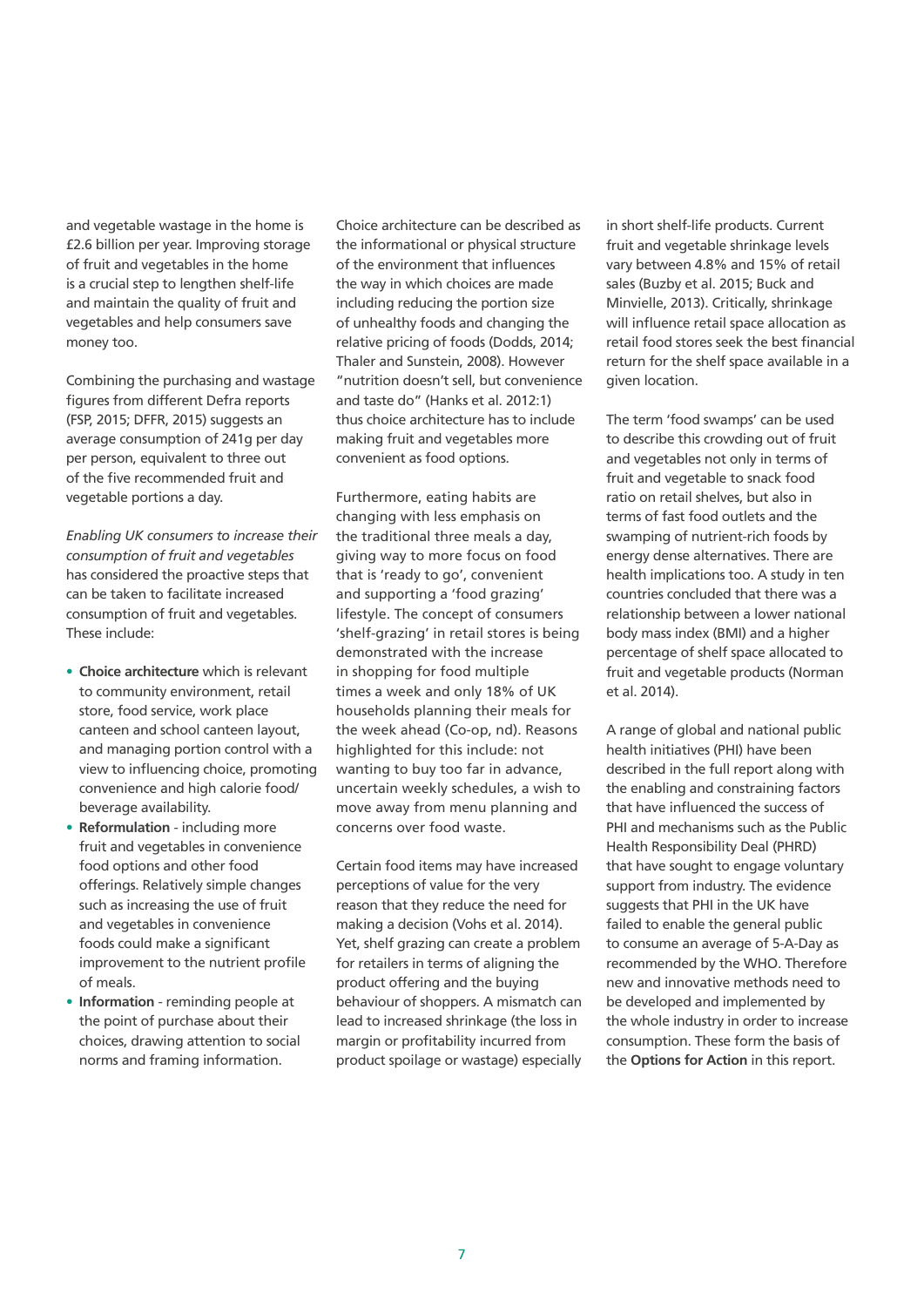

"A STUDY IN TEN COUNTRIES CONCLUDED THAT THERE WAS A RELATIONSHIP BETWEEN A LOWER NATIONAL BODY MASS INDEX (BMI) AND A HIGHER PERCENTAGE OF SHELF SPACE ALLOCATED TO FRUIT AND VEGETABLE PRODUCTS"

(Norman et al. 2014)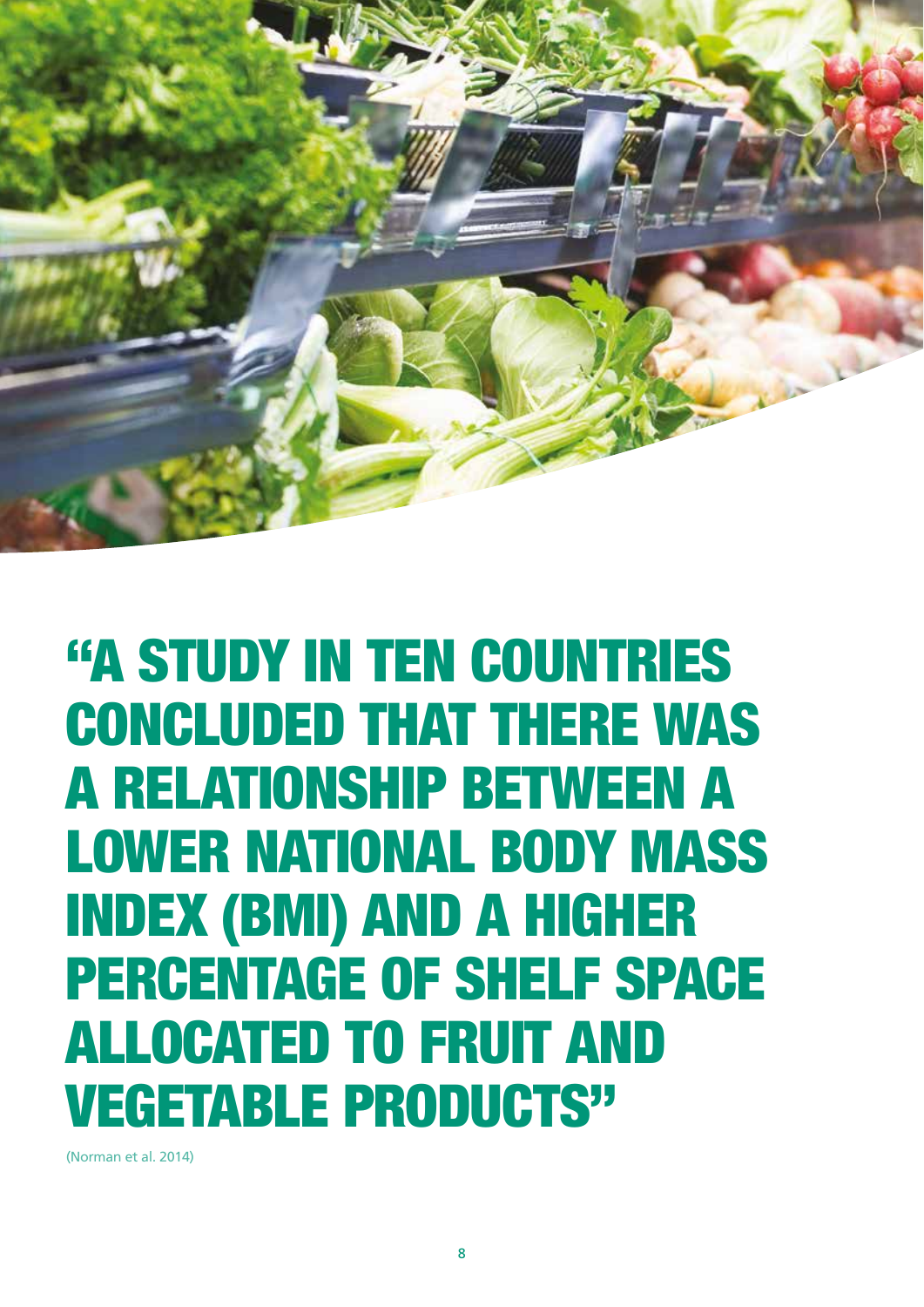## OPTIONS FOR ACTION - RETAILERS

- Make fruit and veg an intrinsic part of today's shop to overcome decision fatigue. Only 18% of UK household's menu plan for the week, and 31% only decide on the day what to eat. Address this by putting fruit and veg in front of every customer, every time, in multiple parts of store.
- Increase fruit and veg content in ready meals by one portion per meal.
- Multi-site fruit and veg 3-4 times in every store, making it available in multipacks, snack packs, with lunchtime meal deals, alongside ready meals and at the checkout. There has been good evidence that fixture location, product category location, item location within categories, off-shelf displays and point of sale promotional support affects purchasing decisions.
- Increase the proportion of fruit and veg snacks available as the trend increases to replace meals with snack alternatives. For children, work with the supply base to develop fruit and veg snack products that are 'fun shaped' e.g. animals, letters etc. 'fun named' or with fun characters and positioned in store to increase child purchasing requests.
- Introduce 'chilled' checkouts to enable fresh, healthy products to be sold at point of purchase for immediate consumption.
- Embed storage instructions onto pre-packed fruit and veg outer packaging so it can be seen on purchase and when stored in the home. It is important that this is visible when the packaging is still intact on pre-packed fruit and veg and is available at the point of purchase for loose fruit e.g. via information on bags, shelf cards, stickers that can be applied to clear bags, paper bags with storage information etc. The ambient display of produce is often confusing for consumers when the recommendation is to then refrigerate food at home.
- Introduce mechanisms such as the use of floor markers, grocery trolley or basket mirrors, sectioning of fruit and veg area in trolleys or basket, and trolley/ **basket placards** to reinforce the social norms associated with fruit and veg choice. Use of such placards in one study increased the spending on fruit and veg by 12.4% in one store and 7.5% in another. Provide information for consumers on the top five fruit and veg items purchased in the store on shelf markers or visual boards.
- Improve the positioning of fruit and veg products on shelf, especially snack products as positioning has been shown to influence choice so that fruit and veg are not disregarded due to positioning.
- Improve the use of shelf labels that identify healthy products, provide more information on healthy meal ideas and recipes and consider a rewards programme for purchasing healthy products.
- Increase staff knowledge about healthy food choices and nutrition. In one study, only 35% of shoppers felt that supermarkets enabled them to make healthy food choices for their children, and only a quarter of shoppers felt that grocery store staff were knowledgeable about nutrition or nutrition supplements.
- Promote product tastings and recipe cards featuring fruit and veg that are ideal accompaniments for ready-meals and promote the presence of healthy ingredients.
- Build health into existing food products with a programme of reformulation and refocus such as with ready-meals, and revitalise the components of meal deal options to ensure there is an increased availability of convenience fruit and veg products.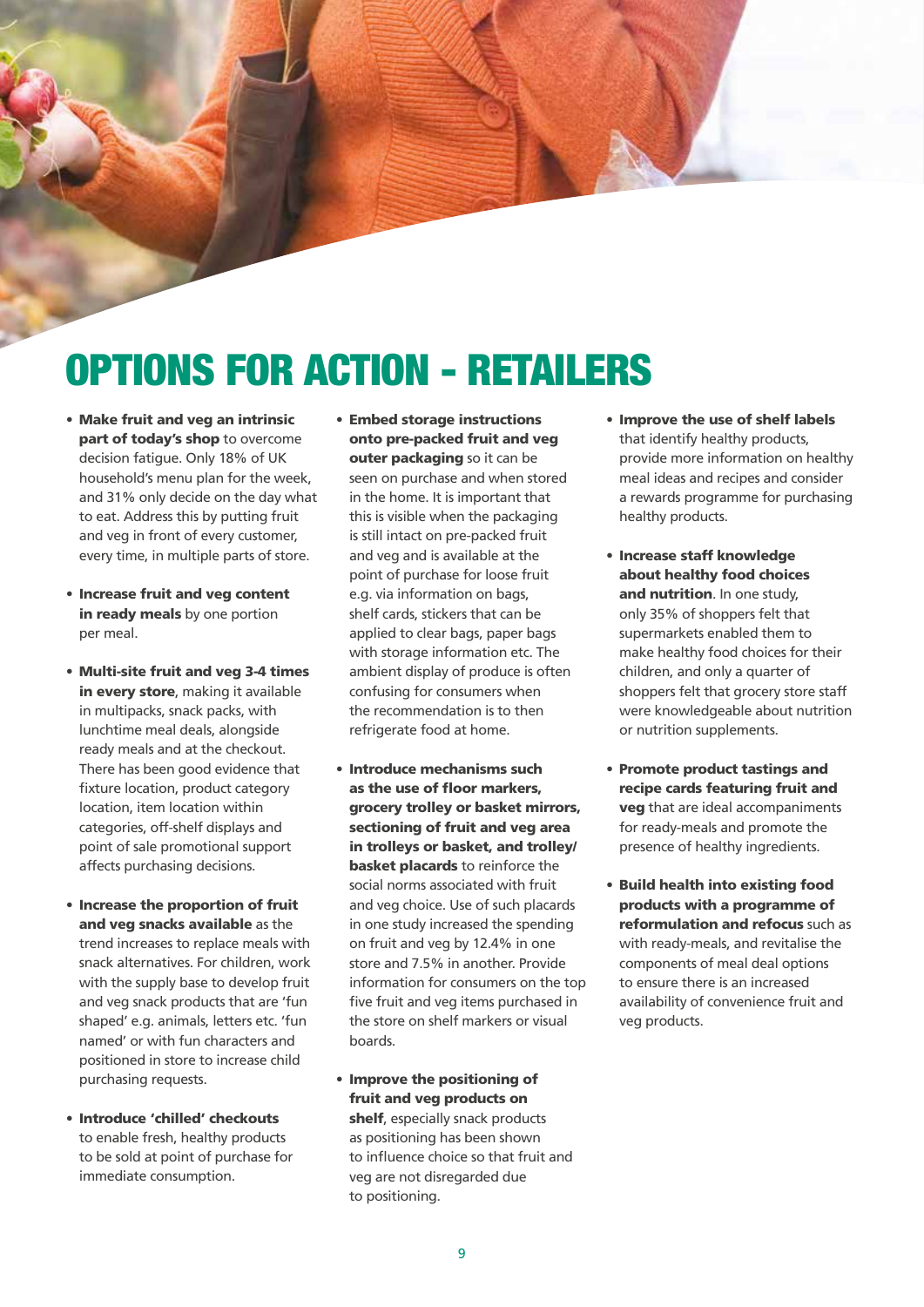

## OPTIONS FOR ACTION – FOOD SERVICE

- Redesign the layout of food service areas and positioning of food products in order to have increased fruit and veg availability at the start of the buffet and use convenient options for fruit and veg products on buffets.
- Implement the labelling of food products in vending machines, buffets and on menus to signify the health benefits to people choosing both meal and snack options. This has already begun with some food service businesses promoting fruit and veg based products for say under 350 calories for a meal option.
- Through menu development and recipe reformulation increase the range of food products that contain fruit and veg, and more specifically in "ready-to-go" products being offered in the food service environment.
- Increase the proportion of fruit and veg items available for children by developing fruit and yeg options that are "fun shaped" e.g. animals, letters etc. "fun named" or with fun characters and positioned in a way on the menu or table information to increase child purchasing requests.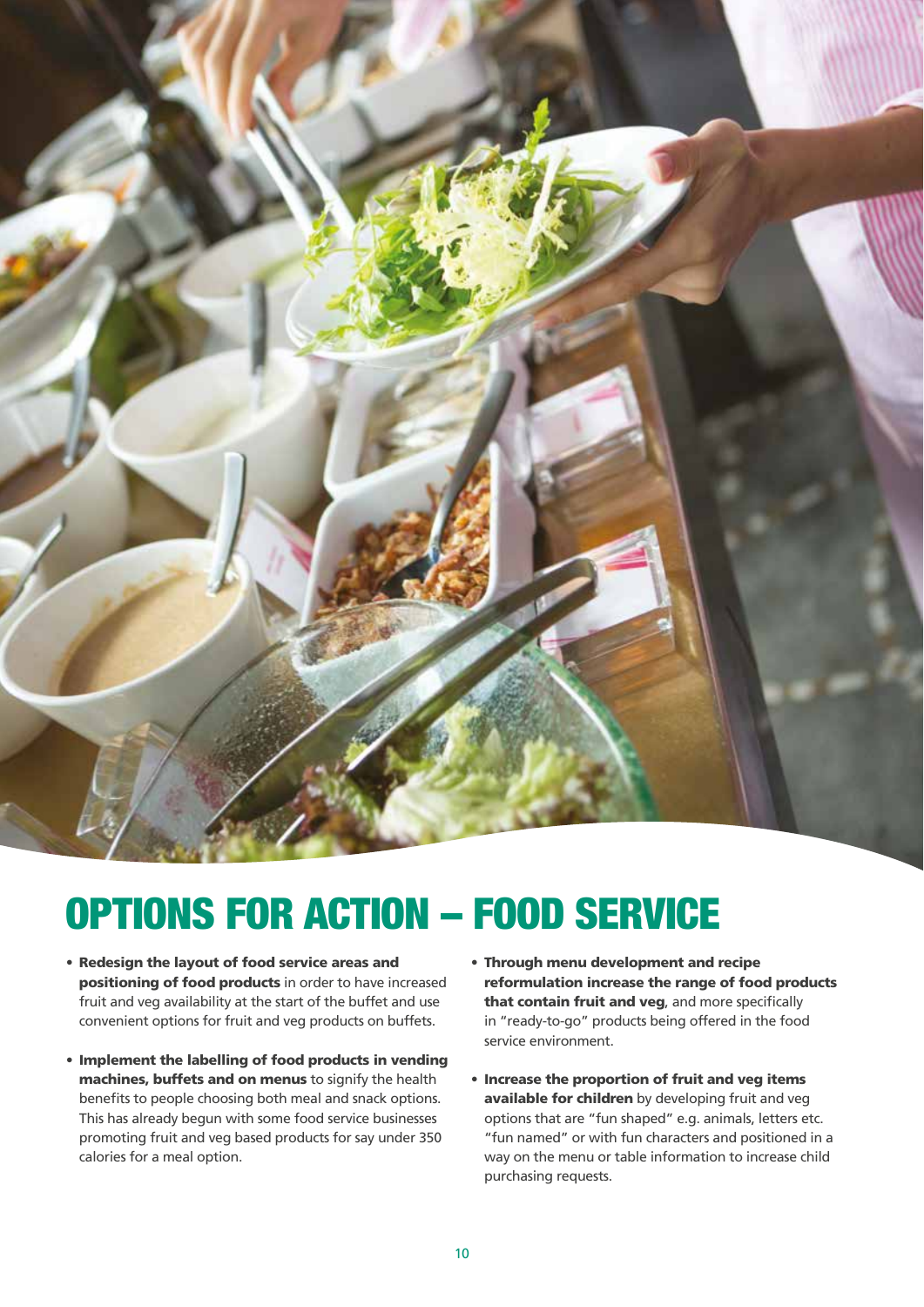## OPTIONS FOR ACTION - FARMING AND PROCESSING SECTOR

- Work with your customers to develop a demand led strategy that could encompass the development of new crop varieties, the need for new forms of packaging, promotion and presentation and the mechanisms for promoting health messages and in-home storage instructions to a multi-dimensional audience.
- Develop cross sector marketing and promotion campaigns that start to treat fruit and veg like a brand and get consumers to better engage with fresh produce.
- Build health into existing food products with a programme of reformulation and refocus such as with ready-meals, and revitalise the components of meal deal options to ensure there is an increased availability of convenience fruit and veg products.
- Embed storage instructions onto pre-packed fruit and veg outer packaging so it can be seen on purchase and when stored in the home.
- Identify new ways of delivering convenience to consumers through further processing of fruit and veg so it can compete as a convenience product.
- Increase the proportion of F&V snacks available as the trend increases to replace meals with snack alternatives. Work specifically with supply chain partners to develop child-centred F&V snack products that are "fun shaped" for example, animals, letters etc. "fun named" or with fun characters and positioned in a way in store to increase child purchasing requests.
- Implement growing techniques that improve substrate and soil nutrient value and mechanisms for increasing the nutrient content of the fruit and veg grown, harvested, stored and processed in the UK.
- Build engagement with influential communicators, such as popular food bloggers, to continue to reinforce positive messages to consumers around the role fruit and veg plays in a healthy diet.

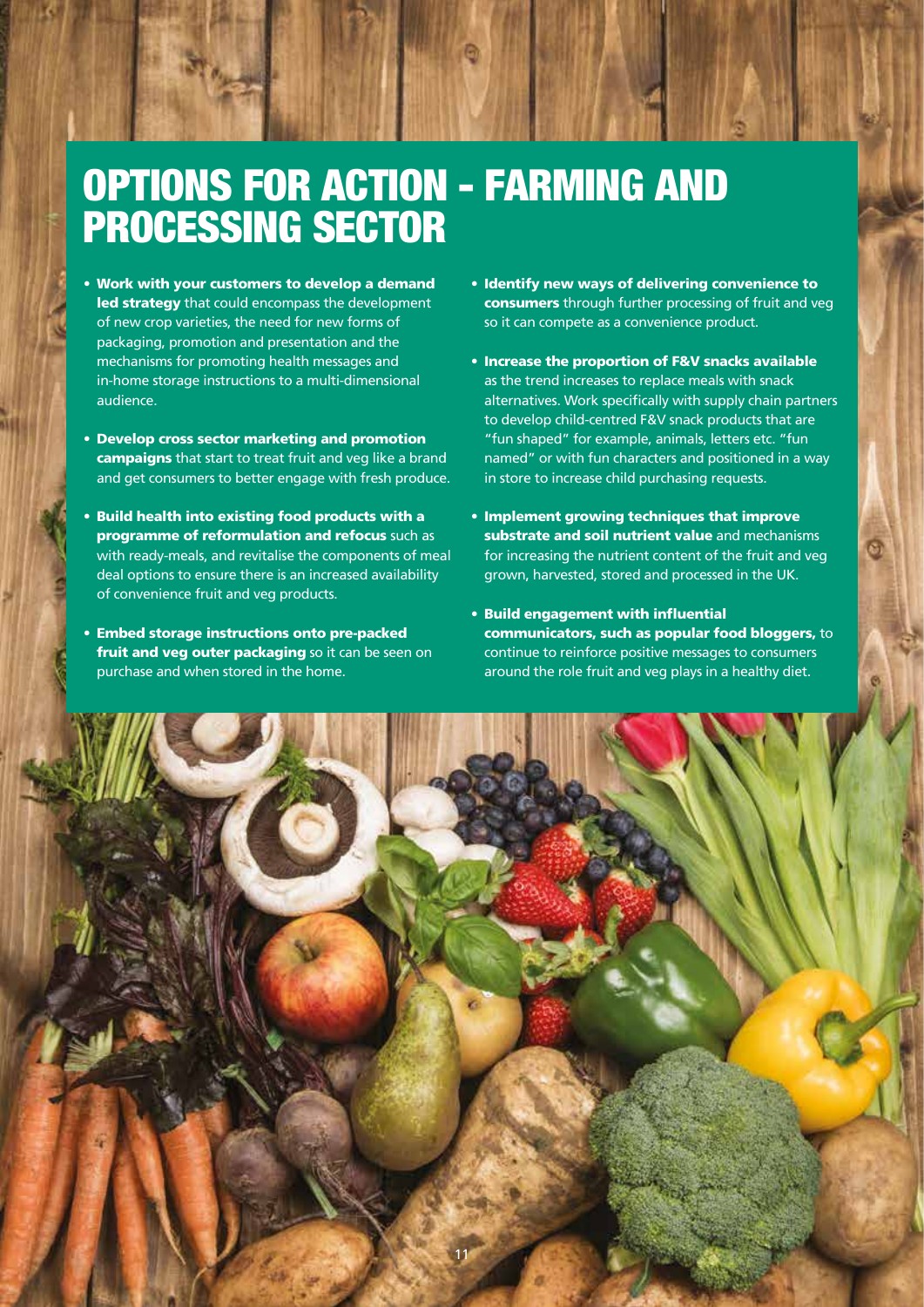## "WE NEED A FOOD SYSTEM AND FOOD POLICY THAT GOES MUCH FURTHER IN HELPING TO ENSURE THAT FAMILIES CAN EAT MORE HEALTHILY."

The Food Foundation, Force-Fed report, Jan 2016

12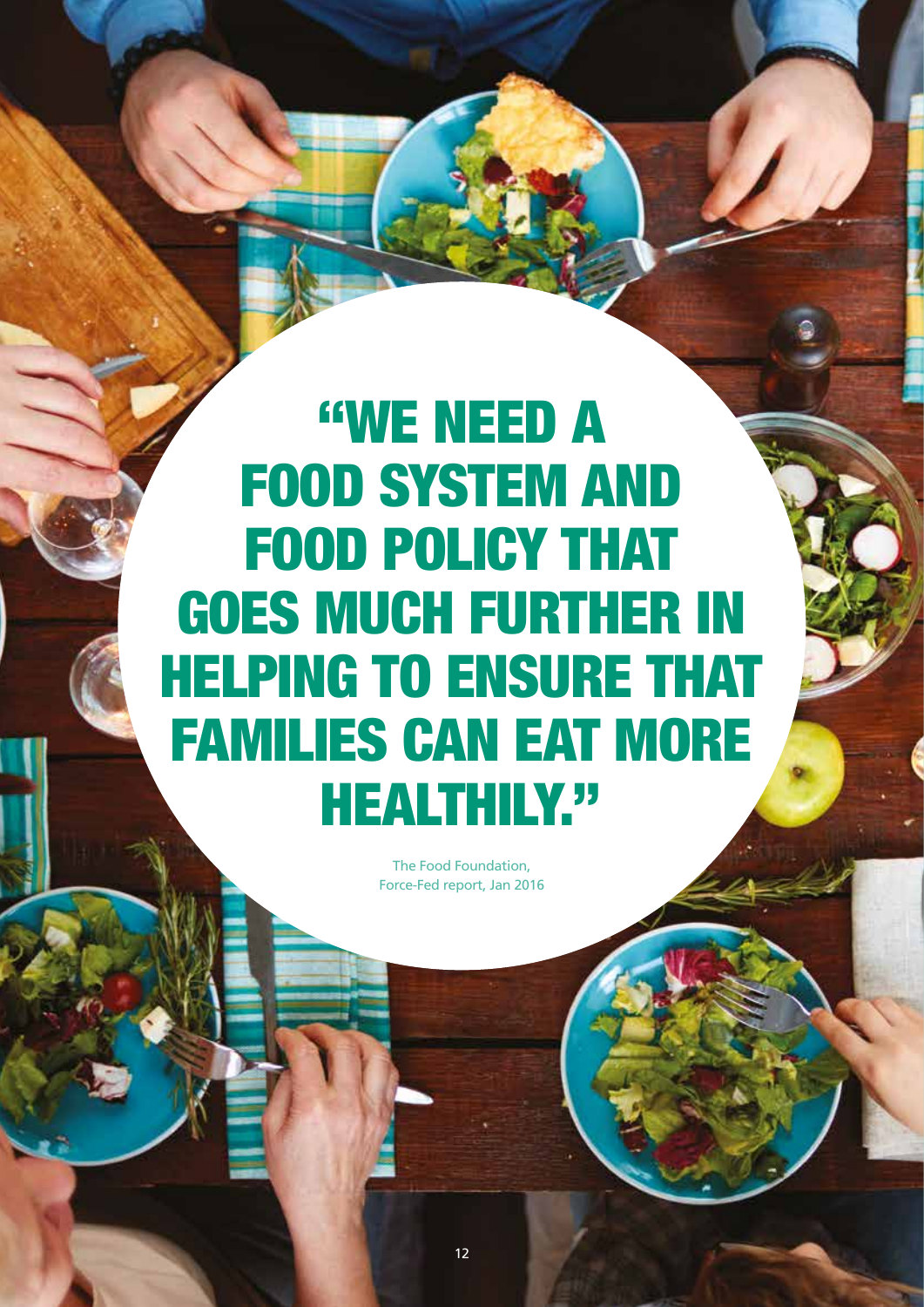## OPTIONS FOR ACTION – GOVERNMENT

- Put fruit and veg consumption at the heart of the forthcoming Childhood **Obesity Strategy** to deliver positive, engaging messages around food and nutrition. And ensure its objectives are followed through, regardless of the EU referendum result.
- Develop a cohesive strategy for enabling fruit and veg consumption with a view to promoting the need for increased fibre and micronutrient consumption to ensure the nation's health, in addition to existing initiatives.
- Provide more information on the nutritional benefits of potatoes and the essential micronutrients they contain within the messaging around the Eatwell Guide.
- Revisit planning regulations with regard to enabling choice architecture at community level and ensuring that healthy foods are not simply 'swamped out' by energy-dense food alternatives.
- Redesign the layout of food service areas and positioning of food products in schools, hospitals and government workplaces in order to have increased fruit and veg availability at the start of the buffet setting, plus the use of convenient options for fruit and veg products in vending machines.
- Promote increased visibility of fruit and veg within the School Food Plan with an associated choice architecture strategy in the serving setting as outlined above. And ensure delivery of the plan is consistently applied across local authorities. Going forward, as all schools move towards Academy status, ensure that fruit and veg consumption remains a priority in any new school food initiatives.
- Undertake a feasibility study to determine applicability within the UK policy environment for the development of an equivalent Community Food Projects Competitive Grants Programme (CFPCGP) in order to implement a nutrition incentive based approach (e.g. fruit and veg prescriptions) as has been developed in the US where it currently involves 110 community based partners, 730 community health care centres, hospitals and food hubs.
- Extend the Healthy Start programme to include all families with children under 16.
- Provide additional advice on juice and juicing of fruit and veg so consumers understand the balances required to benefit from their nutritional values.
- Provide an enabling environment for food reformulation for example through the Public Health Responsibility Deal.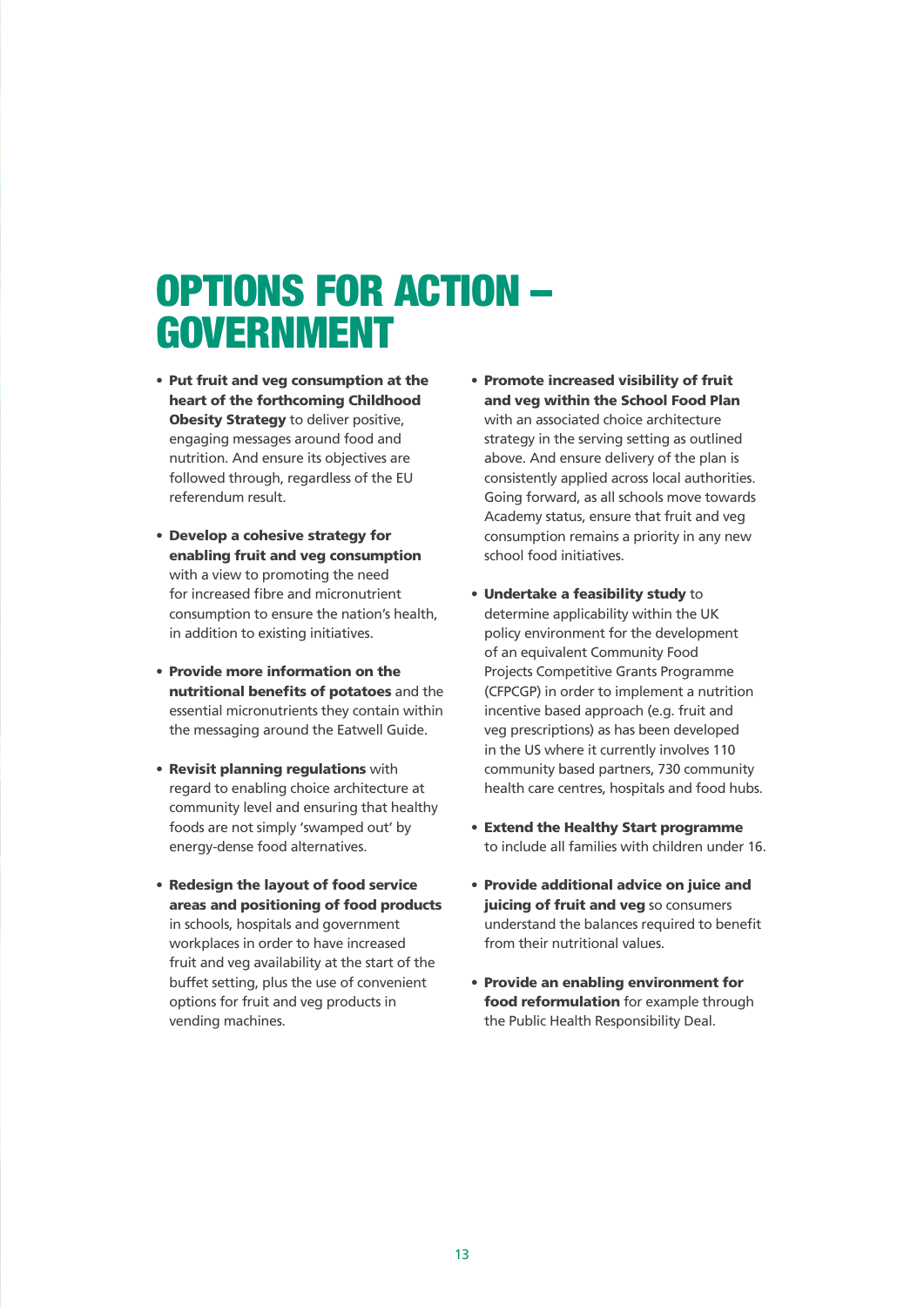## **CHAMPIONING CHANGE**

**The NFU is passionate about delivering growth in the UK fresh produce sector, to enable growers to have the confidence to invest, to build more collaborative relationships across the supply chain, and to deliver fresh, tasty and, importantly, healthy foods to consumers.**

**And we know we're not alone. The NFU has been in discussions with a wide range of stakeholders that have all expressed a desire to do more. From major retailers, government departments, growers, processors, NGO's and many more, the creation of this report has been met with wide scale support.**

**So now is the time to turn the rhetoric into action. It is time to turn the**  why **into** how**. It is time to put in motion practical initiatives that enable consumers to choose healthier foods without having to dramatically change their lifestyles.**

**In delivering this report and presenting the** Options for Action **the NFU is calling on all parts of the industry and government to engage with us and to implement initiatives that drive consumer purchases of fruit and vegetables.**

**The opportunities are there today to deliver a food environment that is** Fit for the Future**. So let's work together to make it happen!** 

### ALI CAPPER, CHAIRMAN, NFU HORTICULTURE AND POTATOES **BOARD**



"As a mother to two young children, I know how difficult it is to ensure they have a healthily, balanced diet when they can so easily be influenced by clever marketing campaigns, conflicting information and the proliferation of innutritious foods in stores. And as a grower, I see first-hand the damage that a fall in consumption is having on UK businesses.

Delivering growth in consumption of fruit and vegetables benefits everyone: it enables growers to invest in the future and deliver great value and highly nutritious foods; it delivers profits back into the supply chain; and, importantly, it can help consumers have healthier lives.

That is why I feel so passionate that all parts of the industry and government need to step up their efforts to make this happen. At the NFU, we are prepared to give this the attention it needs and by delivering Fit for the Future we are calling on industry and government to join us in this most important initiative."

### ANNA TAYLOR, EXECUTIVE DIRECTOR, FOOD FOUNDATION



"This is an important and timely report, reminding us that the UK population needs to urgently increase fruit and vegetable consumption. The report's recommendations underline how multi-stakeholder action is needed and that changes in supply chain practices must be supported by an ambitious and cross-cutting Government strategy. The NFU's leadership on this critical issue is very welcome. The Food Foundation is taking forward an ambitious programme of work aimed at improving vegetable consumption in Britain. We look forward to identifying opportunities to work with the NFU and others to push for concerted action to make it easier for people to eat healthily."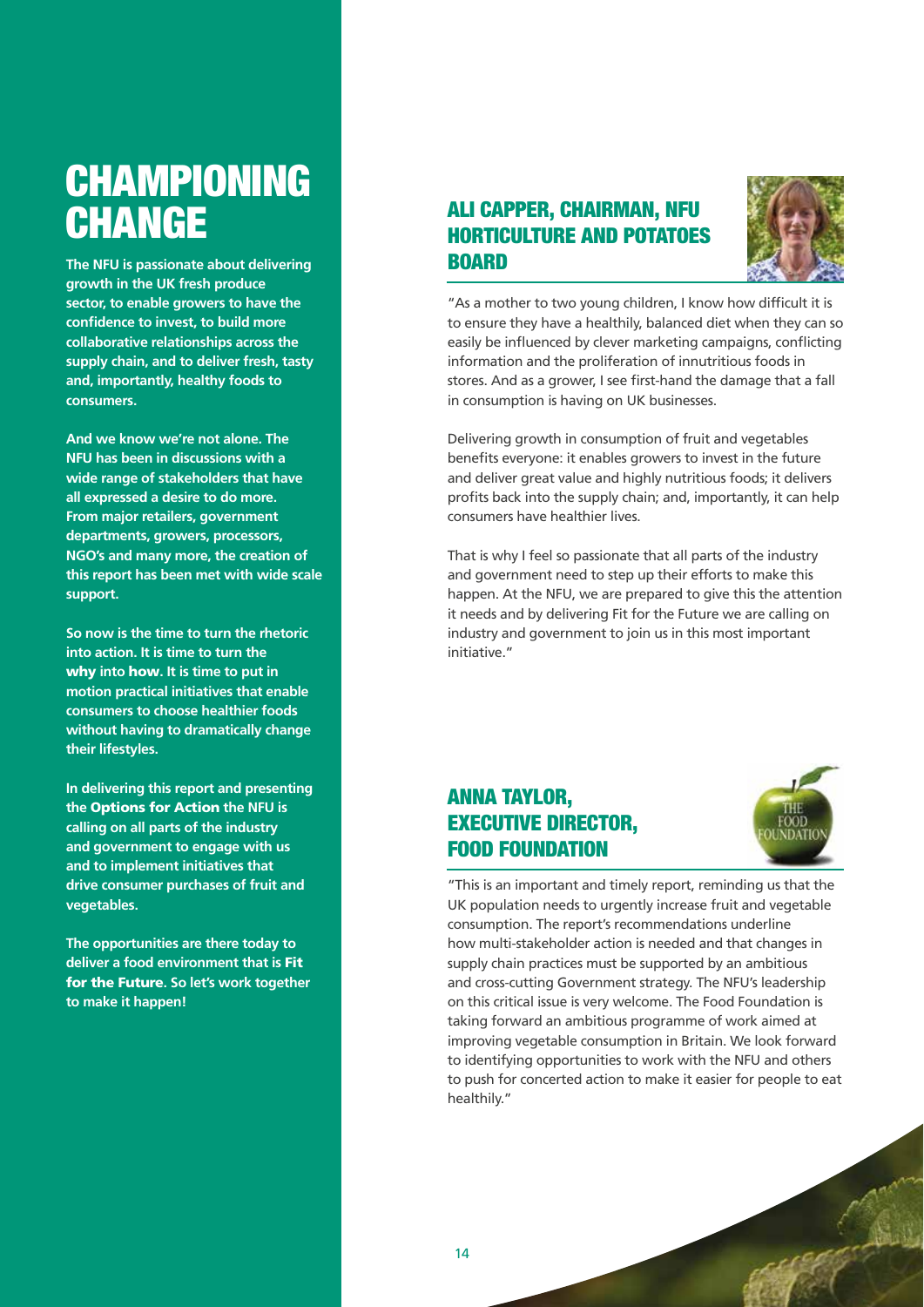### CAROLINE DRUMMOND MBE CHIEF EXECUTIVE, LEAF



"Much of the focus on addressing the increasing challenges facing public health due to dietary related diseases, such as obesity and non-communicable diseases, currently lies with the health and education sector. Yet the need to embed nutrition as a core value when consumers make purchasing decisions is essential. Farming has a key role to play in the health agenda and we need to ensure the agricultural industry takes centre stage in government discussions and policy decisions.

LEAF (Linking Environment And Farming) welcomes and supports this report developed by the NFU which sits well with our own work on developing 'Healthy Food and Farming – fit for the future' where we are looking to develop an agricultural sector that is involved in a fully integrated approach to providing solutions for improving the health of our nation. It is essential that we grow the capability of farmers and the related industries so that we can add value pre-farm gate to farmers and growers and raise the ambitions of the sector.

The fresh produce sector has always had a reputation for being at the forefront of adopting innovation. There could not be a better opportunity than now to drive change and inspire and grow this sector further.

We look forward to working closely with the NFU and others to make it happen."

### JACK WARD, CHIEF EXECUTIVE, BRITISH GROWERS ASSOCIATION



"There is real opportunity for UK horticulture to have a major influence on the health of the nation and at the same time reverse the decline in the UK production and supply of fruit and veg. The NFU document Fit for the Future is crucial in spelling out how that contribution could work and what needs to be done to get the nation eating a healthier and more balanced diet. A bigger focus on our national nutrition should be a major priority for the current and future Governments.

UK horticulture with its commitment, innovation, willingness to invest and ability to deliver value and quality across a broad range of fruit, salads and veg needs to become a key player in this 'must do' activity. Well done NFU in getting the ball rolling on an important topic."